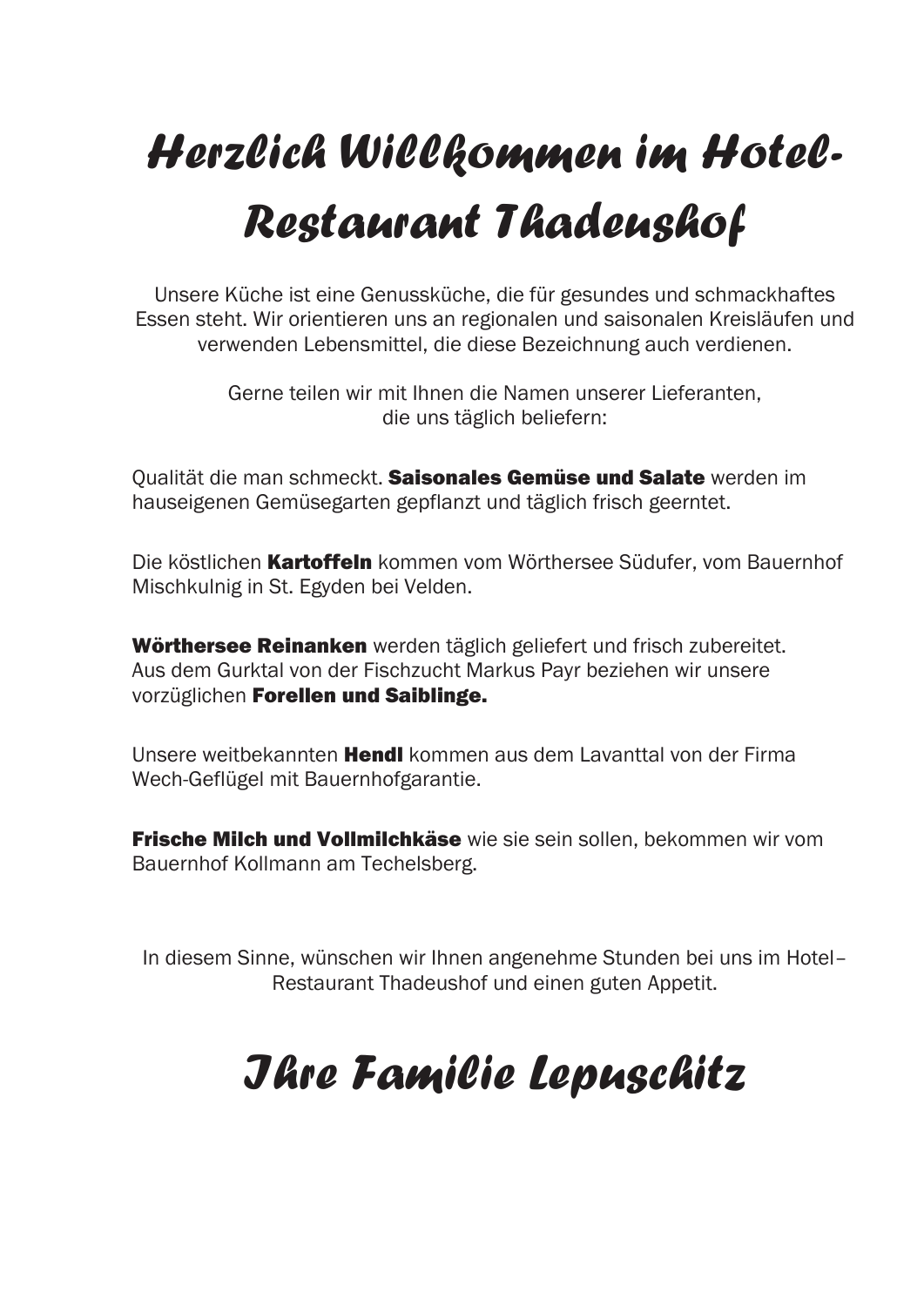### *Zum Starten*

| Aperitif                                                                                                 |                    |                |
|----------------------------------------------------------------------------------------------------------|--------------------|----------------|
| <b>CAMPARI ORANGE</b>                                                                                    |                    | <b>EUR 4,5</b> |
| <b>CAMPARI SODA</b>                                                                                      |                    | <b>EUR 4,5</b> |
| <b>LUISECCO PINK (FRIZZANTE ROSE)</b>                                                                    |                    | <b>EUR 3,5</b> |
| Biere                                                                                                    |                    |                |
| <b>SCHLEPPE NO. 1</b><br>Stammwürze: 12,8 ° - Alkoholgehalt: 5,3 % Vol                                   | 0,35L              | <b>EUR 4,2</b> |
| <b>SCHLEPPE WEIZENBOCK</b><br>Stammwürze: 16,4 ° - Alkoholgehalt: 6,9 % Vol.                             | 0,35L              | <b>EUR 4,2</b> |
| Weine                                                                                                    |                    |                |
| <b>BLAUFRÄNKISCH 2017</b><br>Weingut Gager, Deutschkreuz, Burgenland                                     | 0.75 L - 12,5% Vol | <b>EUR 28</b>  |
| <b>ROTER ZWEIGELT 2017</b><br>Weingut Gesellmann, Deutschkreuz, Burgenland                               | 0,75 L - 13 vol. % | <b>EUR 29</b>  |
| <b>OPUS EXIMIMIUM CUVEE NR. 29 2016</b> 0,71 - 14 vol. %<br>Weingut Gesellmann, Deutschkreuz, Burgenland |                    | <b>EUR 53</b>  |
| <b>GRÜNER VELTLINER DAC 2018</b><br>Weingut Etz, Kamptal, Niederösterreich                               | 0,75 L - 12,5% Vol | <b>EUR 27</b>  |
| <b>CHARDONNAY BLECKENWEG 2018</b> 0,75 L - 13,5% Vol<br>Weingut Etz, Kamptal, Niederösterreich           |                    | <b>EUR 28</b>  |
| <b>GELBER MUSKATELLER 2018</b><br>Weingut Etz, Kamptal, Niederösterreich                                 | 0,75 L - 12% Vol   | <b>EUR 28</b>  |
| <b>SAUVIGNON BLANC 2018</b><br>Weingut Dietrich, Gamlitz, Steiermark                                     | $0.751 - 12\%$ Vol | <b>EUR 29</b>  |
| <b>ROSE 2018</b>                                                                                         | 0,75 L - 12,5% Vol | <b>EUR 29</b>  |

Weingut Etz, Kamptal, Niederösterreich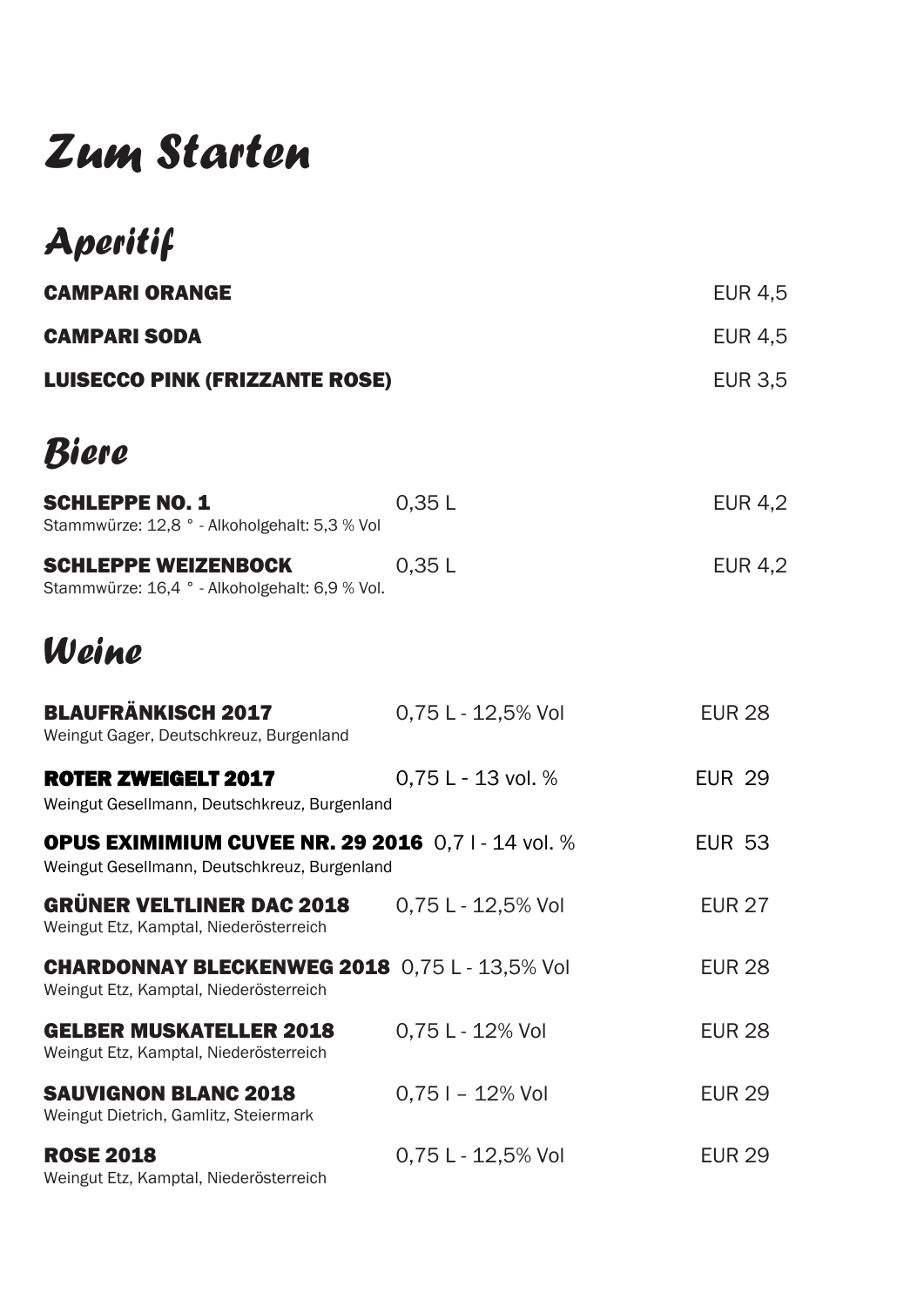### *Vorspeisen* antipasti *- starters*

*Kalte Vorspeisen* antipasti - *cold starters* 

#### MOZZARELLA G EUR 7

mit Tomaten und Salatbouquet Caprese *Mozzarella with tomatoes*

#### CARPACCIO GH EUR 10,5

#### vom Rind mit Basilikumpesto und frischen Parmesan Carpaccio di manzo con pesto Genovese fresco e parmigiano *Beef carpaccio with Genovese pesto and and fresh Parmesan shavings*

#### *Suppen* zuppe - *soups*

| <b>RINDERKRAFTSUPPE</b> Brodo - Beef broth |       | <b>EUR 3.9</b> |
|--------------------------------------------|-------|----------------|
| mit Frittaten                              | ACGL  |                |
| mit Leberknödel                            | ACFGL |                |
| mit Grießnockerl                           | ACFGL |                |
|                                            |       |                |

con taglioni di crepes, polpette di fegato o gnocchi di semolino *with sliced pancakes, liver dumpling or semolina dumplings*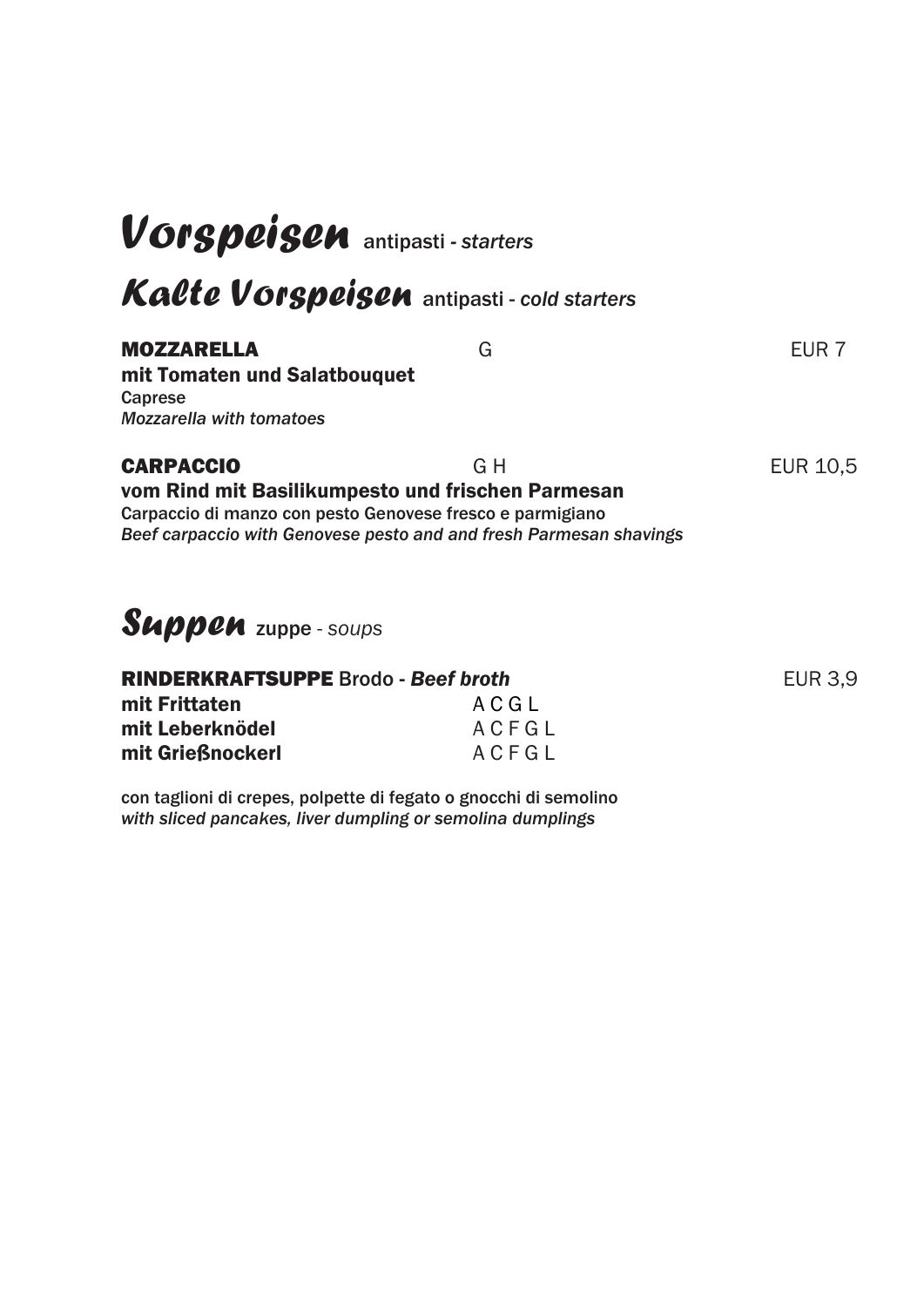## *Hauptspeisen* secondi *- main courses*

| <b>WIENER SCHNITZEL VOM SCHWEIN</b><br>mit Petersilienkartoffeln                                                                                                                                                                                            | A C G | <b>EUR 10,5</b> |
|-------------------------------------------------------------------------------------------------------------------------------------------------------------------------------------------------------------------------------------------------------------|-------|-----------------|
| Cotoletta alla Viennese (maiale) con patate al prezzemolo<br>Viennese Schnitzel (pork) with parsley potatoes                                                                                                                                                |       |                 |
| <b>CORDON BLEU VOM SCHWEIN</b><br>mit Pommes frites                                                                                                                                                                                                         | A C G | <b>EUR 12,5</b> |
| Cotoletta alla Viennese (mailale) farcito con prosciutto cotto e formaggio con patatine<br>Viennese Schnitzel (pork) stuffed with ham and cheese with fries                                                                                                 |       |                 |
| $1/2$ BACKHUHN<br>mit gemischtem Salat<br>1/2 Pollo alla Viennese con insalata mista<br>1/2 Fried chicken with mixed salad                                                                                                                                  | A C G | <b>EUR 12,8</b> |
| <b>ROSTBRATEN</b><br>mit gebackenen Zwiebelringen<br>dazu servieren wir Kräuterkroketten und Speckbohnen<br>Costata di manzo alla cipolla con crocchette di patate e fagiolini<br>Roast beef with fried onion rings served with croquettes and french beans | ACGL  | <b>EUR 16</b>   |
| <b>GRILLTELLER</b><br>serviert mit Pommes frites und Gemüsebouquet<br>Grigliata mista con patatine e verdure<br>Mixed grill with fries and vegetables                                                                                                       | G M   | <b>EUR 14,5</b> |
| <b>GEBRATENE HÜHNERBRUST</b><br>auf frischem Gemüse und gedünsteten Reis<br>Petto di pollo arrosto con verdure fresche e riso al vapore<br>Roasted chicken breast with fresh vegetables and steamed rice                                                    | G     | <b>EUR 14</b>   |
| <b>MEDIUM GEBRATENES RUMPSTEAK</b><br>mit Kartoffelgebäck und gebratenen Cocktailtomaten<br>Costata di manzo (medium) con patate dorate e pomodorini arrostiti<br>Rump steak (medium) with baked potatoes and fried cocktail tomatoes                       |       | EUR 21,5        |

#### AUFPREIS EUR 1,00 für GERICHTE, DIE WIR IHNEN AUF ZWEI TELLER SERVIEREN.

*Supplemento EUR 1,00 per portate che serviamo su due piatti* Supplement EUR 1,00 for dishes we serve on two plates.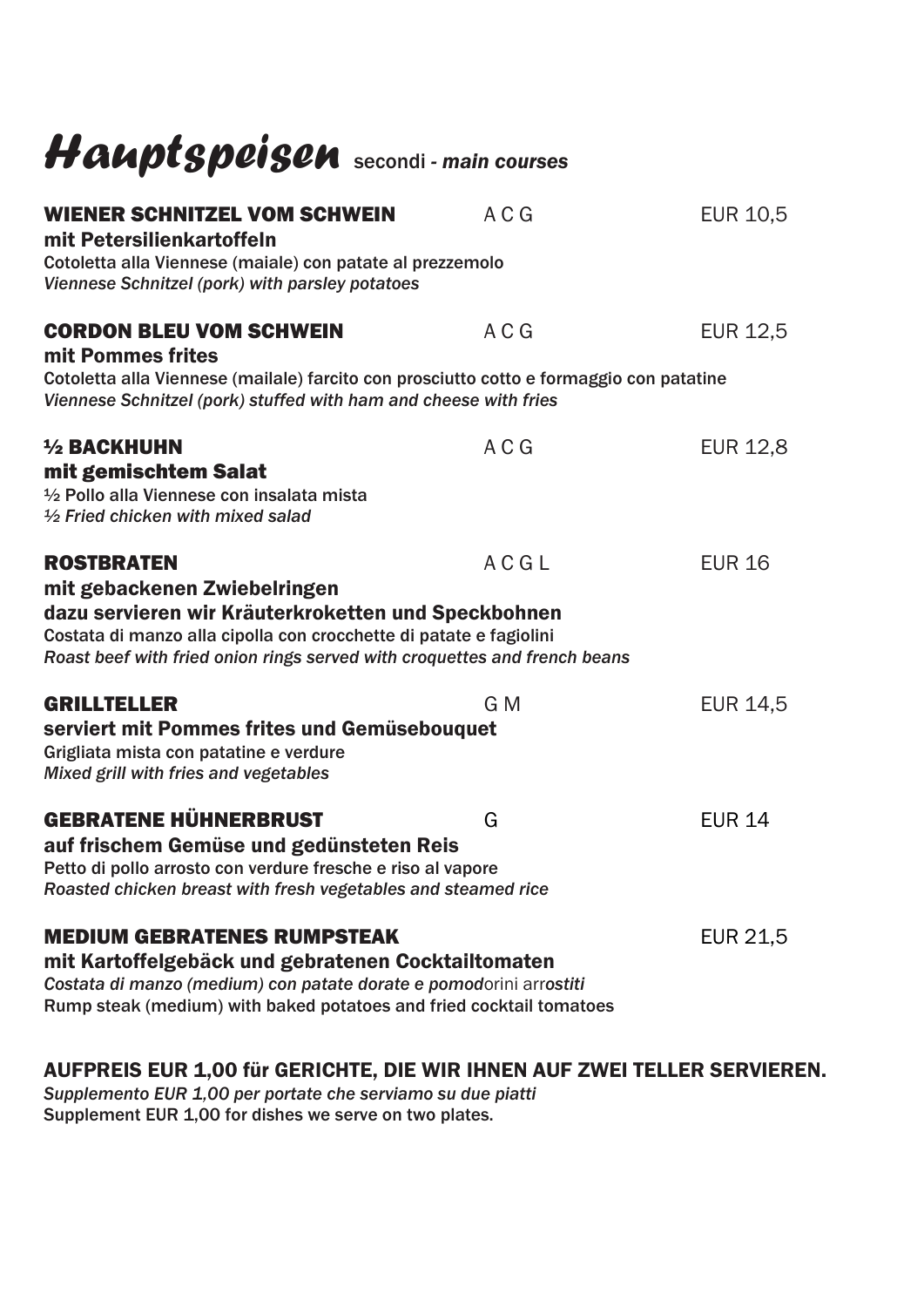| <b>BEEF BURGER MIT POTATO WEDGES</b><br>180 Gramm Beef mit Tomaten, Käse, Salaten,<br><b>Barbecue Sauce und Sweet Chili Tip</b>                                                                                                                                               |              | <b>EUR 12,9</b> |
|-------------------------------------------------------------------------------------------------------------------------------------------------------------------------------------------------------------------------------------------------------------------------------|--------------|-----------------|
| BURGER DI MANZO con spicchi di patate; 180 grammi di manzo con pomodori,<br>formaggio, insalate, salsa barbecue e punta di peperoncino dolce<br><b>BEEF BURGER with potato wedges</b><br>180 grams of beef with tomatoes, cheese, salads, barbecue sauce and sweet chilli tip |              |                 |
| <b>FRISCHE FORELLE</b><br>in Butter gebraten serviert mit Petersilienkartoffeln<br>Trotta al burro con patate al prezzemolo<br>Fresh trout fried in butter served with parsley potatoes                                                                                       | ADGF         | <b>EUR 14,9</b> |
| <b>GEBRATENES ZANDERFILET</b><br>auf Kartoffel- Gemüse Gröstl<br>Filetto di lucioperca con patate e verdure arrostite<br>Fried pike perch with roasted potato and vegetables                                                                                                  | ADGF         | EUR 16,5        |
| <b>KÄRNTNER KÄSENUDEL</b><br>mit brauner Butter, gehobelten Parmesan und Gartensalaten<br>Tris di ravioli (ravioli ripieni di patate e ricotta alla menta)<br>Tris of ravioli (ravioli stuffed with potatoes, curd cheese and mint)<br>Für die Kleinen peripiccoli-for kids   |              | <b>EUR 12,5</b> |
| <b>WIENER SCHNITZEL</b><br>mit Pommes frites<br>Piccola cotoletta alla Viennese (maiale) con patatine<br><b>Small Viennese Schnitzel (pork) with fries</b>                                                                                                                    | A C G        | <b>EUR 6,5</b>  |
| <b>FISCHSTÄBCHEN</b><br>mit Salzkartoffeln und Sauce Tatare<br>Bastoncini di pesce con patate e salsa tatara<br>Fish fingers with potatoes and tatare sauce                                                                                                                   | <b>ACDGM</b> | <b>EUR 6,5</b>  |
| <b>POMMES FRITES</b><br><b>Fries - Patatine</b>                                                                                                                                                                                                                               |              | <b>EUR 4,2</b>  |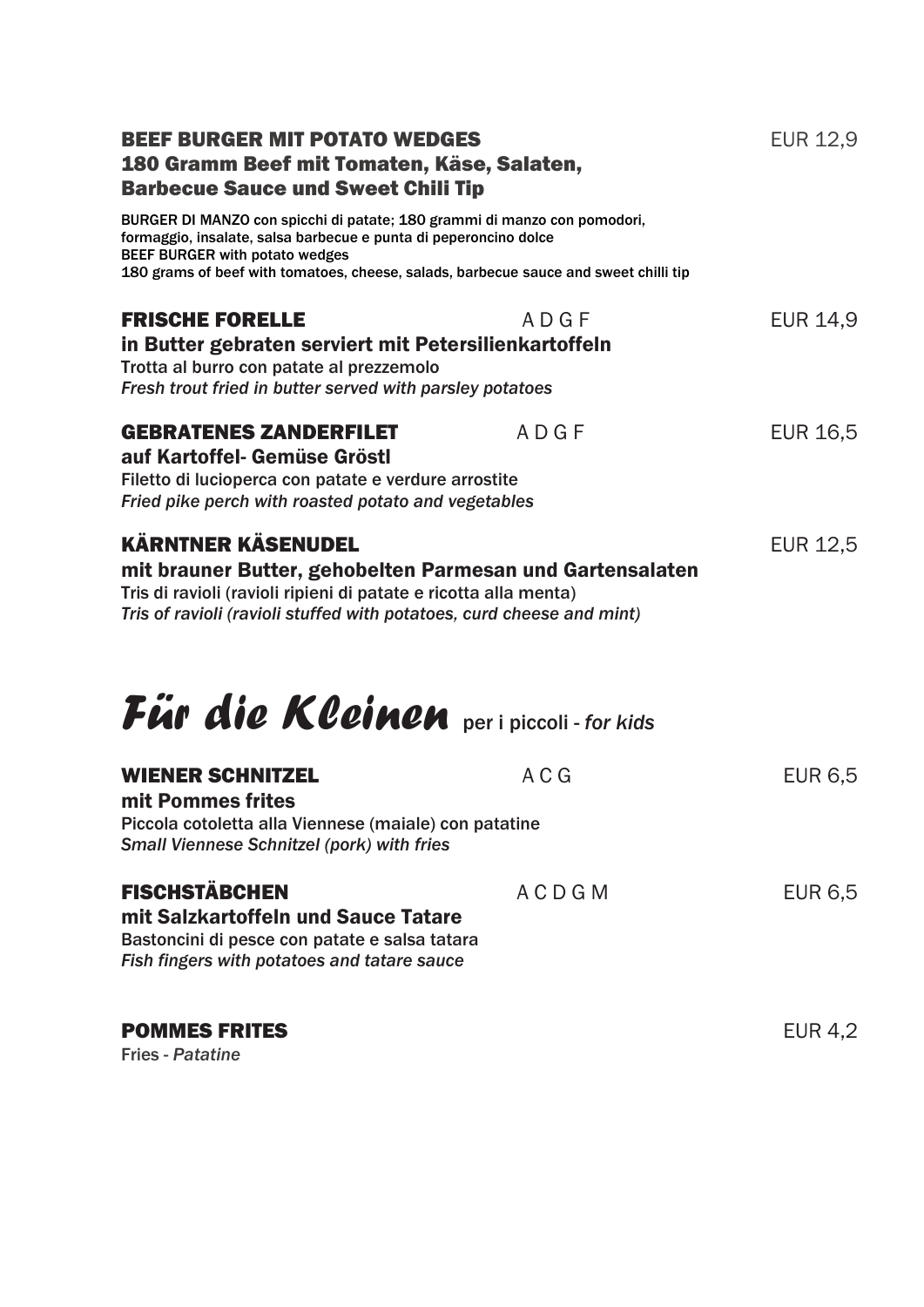#### *Salate* insalate *– salads*

| <b>GEMISCHTER SALAT</b><br>Insalata mista<br><b>Mixed Salad</b>                                                                                                                                                  |       | EUR <sub>5</sub> |
|------------------------------------------------------------------------------------------------------------------------------------------------------------------------------------------------------------------|-------|------------------|
| <b>GRÜNER SALAT</b><br>Insalata verde<br>Green salad                                                                                                                                                             |       | EUR <sub>5</sub> |
| <b>GROßE SALATSCHÜSSEL</b><br>Insalata mista grande<br>Large salad bowl                                                                                                                                          |       | EUR <sub>7</sub> |
| mit Mozzarella, Cocktailtomaten und Oliven<br>con mozzarella, pomodorini e olive<br>with Mozzarella, Cocktail tomatoes and Olive                                                                                 |       | EUR <sub>9</sub> |
| mit Thunfisch, Zwiebel und Oliven<br>con tonno, cipolle e olive<br>with tuna, onion and olives                                                                                                                   |       | <b>EUR 9.4</b>   |
| <b>BUNTER SALATTELLER</b><br>mit gebratenen Hühnerbruststreifen<br>Insalata mista con petto di pollo arrosto<br>Mixed Salad with roasted chicken breast                                                          |       | <b>EUR 10</b>    |
| <b>GEMISCHTER SALATTELLER</b><br>mit Kürbiskernen gebackenen Putenbruststreifen<br>Insalata mista con pollo impanato con semi di zucca (fritto)<br>Mixed salad with fried chicken coated with pumpkin seeds<br>C | A C G | <b>EUR 11</b>    |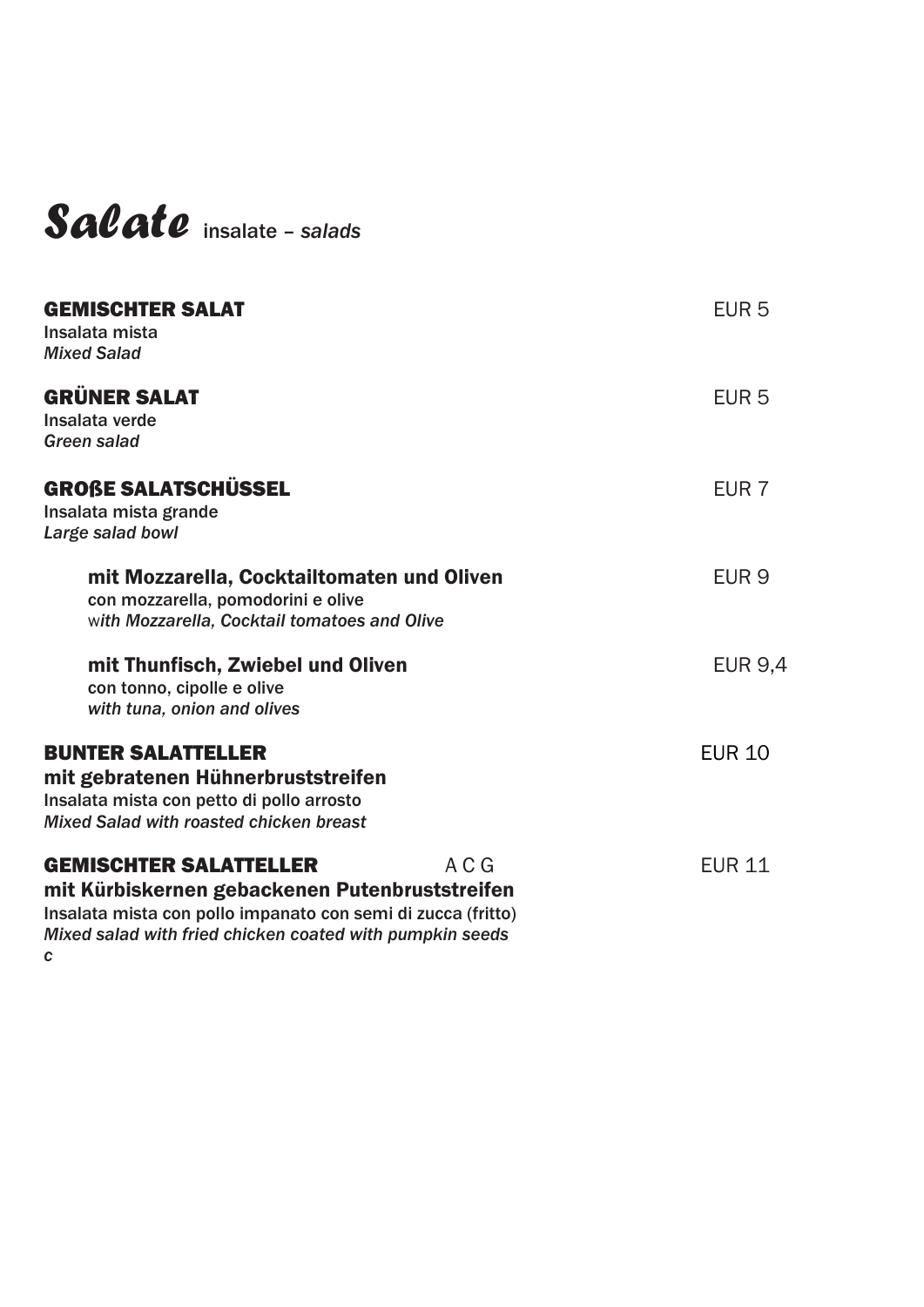## *Für die Süssen* dolci – *desserts*

| <b>KAISERSCHMARREN mit Kompott</b><br>(Bitte haben Sie etwas Geduld)<br>Pastella fritta con frutta cotta<br>"Kaiserschmarren" with fruit compote                                                                                      | A, C, G, P | <b>EUR 9,2</b>   |
|---------------------------------------------------------------------------------------------------------------------------------------------------------------------------------------------------------------------------------------|------------|------------------|
| <b>2 STÜCK PALATSCHINKEN</b><br>gefüllt mit Preiselbeeren oder Marillenmarmelade<br>2 crepes alla marmellata (mirtilli rossi o albicocca)<br>2 pancakes with jam (cranberry o apricot)                                                | A C G      | EUR 5,5          |
| <b>1 STÜCK PALATSCHINKEN</b><br>gefüllt mit Vanilleeis und Schokoladesauce<br>1 crepes con gelato e salsa al cioccolato<br>1 pancakes with vanilla ice-cream and chocolate sauce                                                      | A C G      | EUR 4,5          |
| <b>MOHR IM HEMD</b><br>serviert mit Vanilleeis, Schokoladesauce und Schlagobers<br>Torta al cioccolato con gelato alla vaniglia e panna montata<br>Chocolate cake served with vanilla ice-cream,<br>chocolate sauce and whipped cream | ACGHF      | EUR <sub>6</sub> |
| <b>KLETZENNUDELN mit Zimt und Zucker</b> A C G<br>Ravioli ripieni alle pere secche con cannella e zucchero<br>Ravioli stuffed with dried pears, cinnamon and sugar                                                                    |            | <b>EUR 6,2</b>   |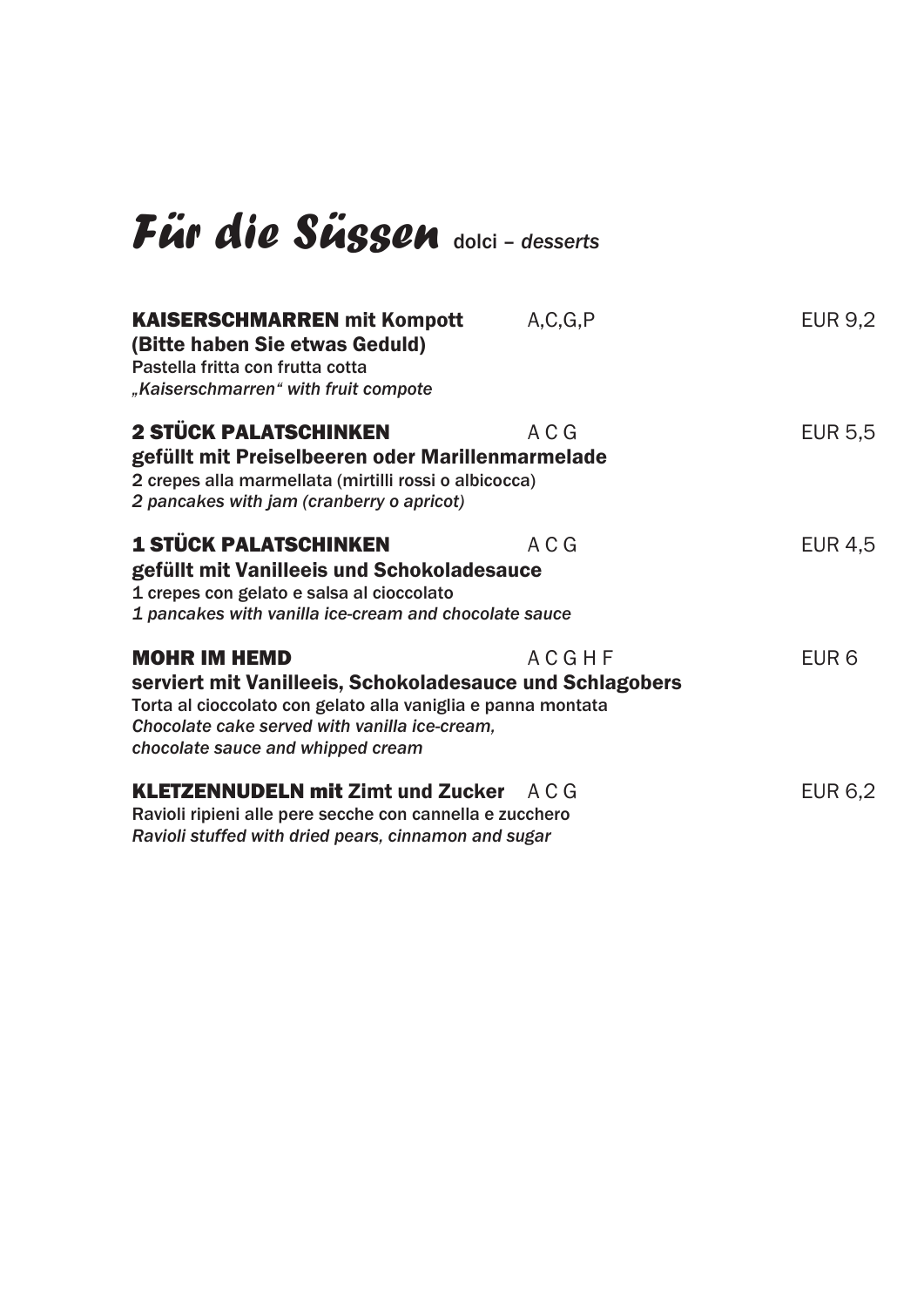#### *Kaffee* caffè *– coffee*

| <b>ESPRESSO</b><br>Caffè<br><b>Espresso</b>                          |   | <b>EUR 2,3</b>   |
|----------------------------------------------------------------------|---|------------------|
| <b>VERLÄNGERTER</b><br>Caffè lungo al latte<br>Large coffee milk     | G | <b>EUR 2,6</b>   |
| <b>CAPPUCCINO</b><br>Cappuccino                                      | G | EUR <sub>3</sub> |
| <b>CAFE LATTE</b><br><b>Cafe Latte</b>                               | G | EUR <sub>3</sub> |
| <b>HEISSE SCHOKOLADE</b><br>Cioccolata calda<br><b>Hot chocolate</b> | G | <b>EUR 2,9</b>   |
| mit Sahne<br>con panna montata<br>with cream                         | G | <b>EUR 3,2</b>   |

## *Weine Offen* vini sfusi *- wine by the glass*

| <b>GRÜNER VELTLINER</b>                                                                                            | $1/8$ L O | <b>EUR 2,5</b> |
|--------------------------------------------------------------------------------------------------------------------|-----------|----------------|
| <b>WELSRIESLING KABINETT</b>                                                                                       | $1/8$ L O | <b>EUR 2,5</b> |
| <b>BLAUFRÄNKISCHER TROCKEN</b>                                                                                     | $1/8$ L O | <b>EUR 2,5</b> |
| <b>ZWEIGELT TROCKEN</b>                                                                                            | $1/8$ L O | <b>EUR 2,5</b> |
| <b>GESPRITZTER WEIN,</b><br><b>Rot oder Weiss</b><br>Vino con soda, rosso o bianco<br>Wine with soda, red or white | $1/4$ L O | <b>EUR 3,0</b> |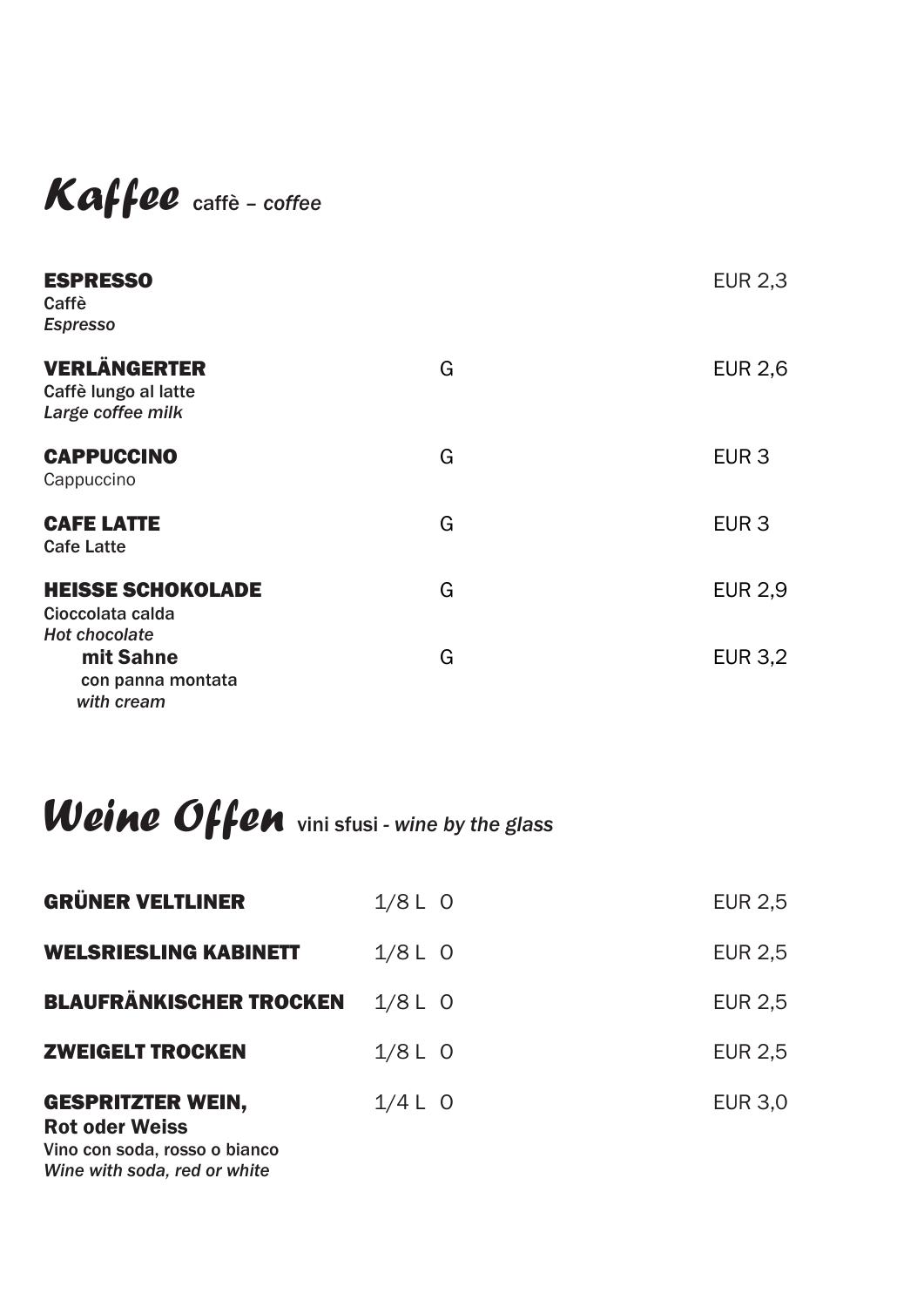*Biere* birre *– beer*

| <b>SCHLEPPE MÄRZEN</b>                                                                               | 0,5L<br>$0,3$ L A      | <sup>A</sup> | <b>EUR 3,7</b><br><b>EUR 3,1</b> |  |
|------------------------------------------------------------------------------------------------------|------------------------|--------------|----------------------------------|--|
| <b>Villacher HAUSBIER</b>                                                                            | $0,5$ L A<br>$0,3$ L A |              | <b>EUR 3,7</b><br><b>EUR 3,1</b> |  |
| <b>RADLER</b><br>Birra con limonata - Shandy                                                         | $0,5$ L A<br>$0,3$ L A |              | <b>EUR 3,7</b><br><b>EUR 3,1</b> |  |
| <b>1 FL. FREILICH ALKOHOLFREI</b><br>Birra analcolico - non-alcoholic beer                           | 0,5L                   | A            | <b>EUR 3,7</b>                   |  |
| <b>1 FL. WEIZENBIER</b><br>Birra di frumento - wheat beer                                            | 0,5L                   | <sup>A</sup> | EUR <sub>4</sub>                 |  |
| <b>1 FL. WEIZENBIER ALKOHOLFREI</b> 0,5 L<br>Birra di frumento analcolico - Wheat beer non-alcoholic |                        | A            | EUR <sub>4</sub>                 |  |
|                                                                                                      |                        |              |                                  |  |
| Schnäpse acquavite - schnapps                                                                        |                        |              |                                  |  |
| <b>JÄGERMEISTER</b>                                                                                  | 2 CL                   |              | EUR <sub>3</sub>                 |  |
| <b>FERNET</b>                                                                                        | 2 <sub>CL</sub>        |              | EUR <sub>3</sub>                 |  |
| <b>MARILLENBRAND</b><br>Acquavite di albicocce - apricot brandy                                      | 2 <sub>CL</sub>        |              | <b>EUR 2,5</b>                   |  |
| <b>BIRNEN- ODER APFELBRAND</b><br>Acquavite di mele o pere - pear or apple brandy                    | 2 CL                   |              | <b>EUR 2,5</b>                   |  |